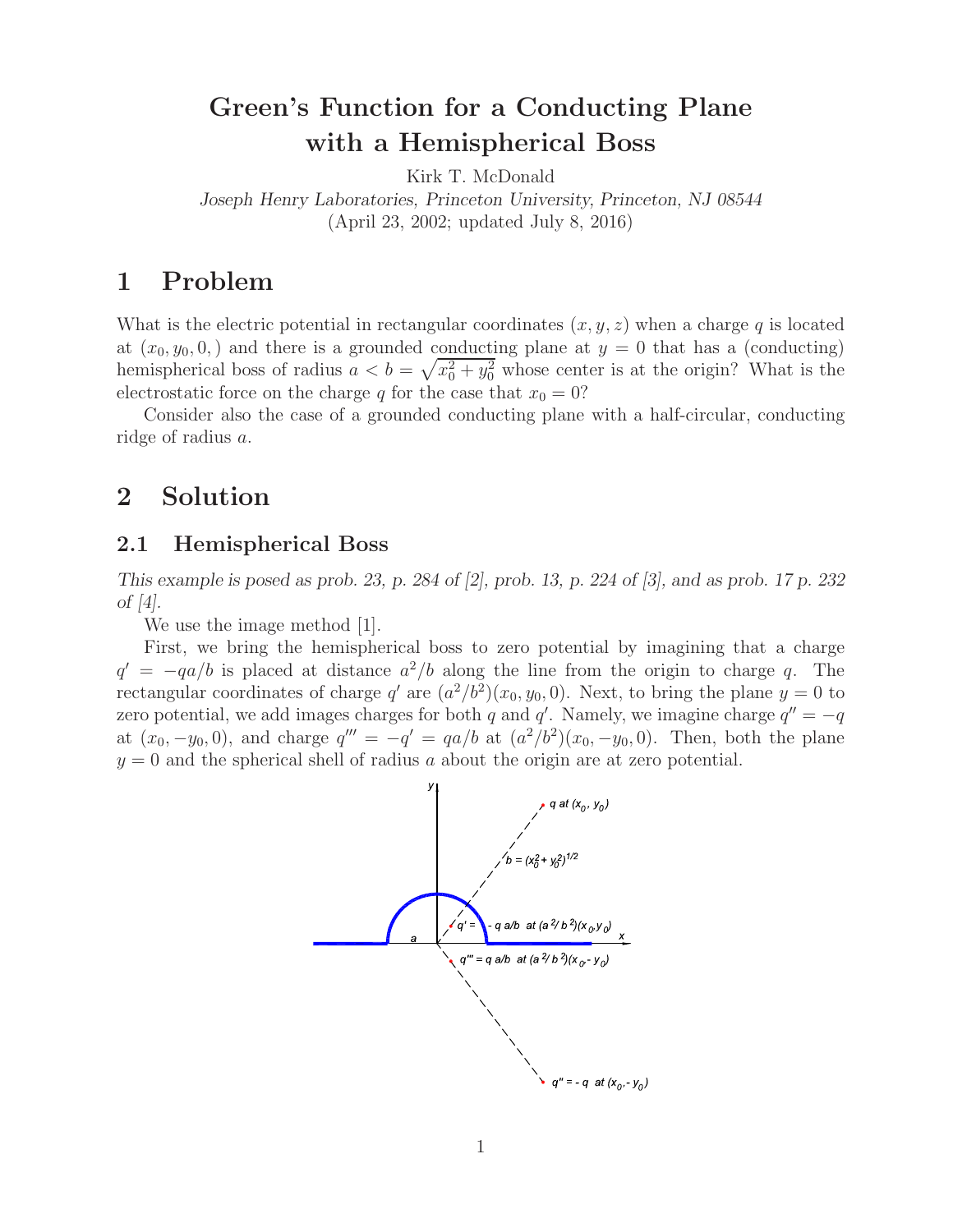The electric scalar potential V at an arbitrary point  $(x, y, z)$  outside the conductor is therefore,

$$
V = \frac{q}{r_1} - \frac{q}{r_2} - \frac{qa}{br_3} + \frac{qa}{br_4} \,,\tag{1}
$$

where,

$$
r_{1,2} = \sqrt{(x - x_0)^2 + (y \mp y_0)^2 + z^2}, \qquad r_{3,4} = \sqrt{(x - a^2 x_0/b^2)^2 + (y \mp a^2 y_0/b^2)^2 + z^2}.
$$
 (2)

When  $x_0 = 0$ , then  $y_0 = b$  and the force on charge q is in the  $-y$  direction, with magnitude,

$$
F = \frac{q^2}{4b^2} + \frac{q^2a/b}{(b - a^2/b)^2} - \frac{q^2a/b}{(b + a^2/b)^2} = \frac{q^2}{4b^2} + \frac{4q^2a^3b^3}{(b^4 - a^4)^2}.
$$
 (3)

The electric field at the origin in the absence of the boss would be  $E_0 = 2q/y_0^2 = 2q/b^2$ . With the boss present, the electric potential along the *y*-axis is,

$$
V(0, y > a, 0) = \frac{q}{|b - y|} - \frac{q}{b + y} - \frac{qab}{|by - a^2|} + \frac{qab}{by + a^2},
$$
\n(4)

so the electric field at the pole of the boss, (0*, a,* 0) has magnitude,

$$
|E_y(0, a, 0)| = \left| -\frac{dV(0, a, 0)}{dy} \right| = \frac{2q(2b^2 + a^2)}{(b^2 - a^2)^2} \approx \frac{4q}{b^2} = 2E_0,
$$
\n<sup>(5)</sup>

where the approximation holds for  $b \gg a$ . The field at the pole of the boss is roughly twice that at the origin in its absence.

If the conducting plane with the hemispherical boss of radius *a* were part of a parallelplate capacitor, with separation  $b \gg a$  between the plates, the above results indicate that the peak electric field at the pole of the boss would be  $\approx 2E_0$ , where  $E_0$  is the field inside the capacitor in the absence of the boss.<sup>1</sup>

#### **2.2 Half-Cylindrical Ridge**

We now consider the case of a conducting plane  $y = 0$  with a conducting, half-cylindrical ridge of radius *a* and axis  $(0,0,z)$ , together with a line charge *q* per unit length in the *z*-direction, located at  $(x_0, y_0, z)$ . Again, we use an image method, now for 2-dimensional conductors.<sup>2</sup>

Here, the image of the line charge at distance  $b = \sqrt{x_0^2 + y_0^2}$  from the *z*-axis is a line charge  $q' = -q$  per unit length at distance  $a^2/b$  from that axis, with coordinates  $(a^2/b^2)(x_0, y_0, z)$ . The solution is completed by the image line charges  $q'' = -q$  and  $q''' = q$  at coordinates

<sup>&</sup>lt;sup>1</sup>The potential difference between the capacitor plates is  $V \approx E_0 b$ . In contrast, an isolated conducting sphere of radius a at potential  $V = E_0 b$  has electric field of strength  $V/a = E_0 b/a \gg E_0$  at its surface.

Note that for large b, the potential takes the form  $V = E_0(r - a^3/r^2) \cos \theta = E_0 y (1 - a^3/r^3)$ , where angle  $\theta$  is measured with respect to the y-axis, and  $r = \sqrt{x^2 + y^2 + z^2}$ .

Compare also to the case of a conducting sphere in an otherwise uniform external field  $\mathbf{E}_0$ , where the peak field at the surface of the sphere is  $3\mathbf{E}_0$ . See, for example, sec. 2.3 of [5].

<sup>&</sup>lt;sup>2</sup>See, for example, prob.  $11(a)$  of [6].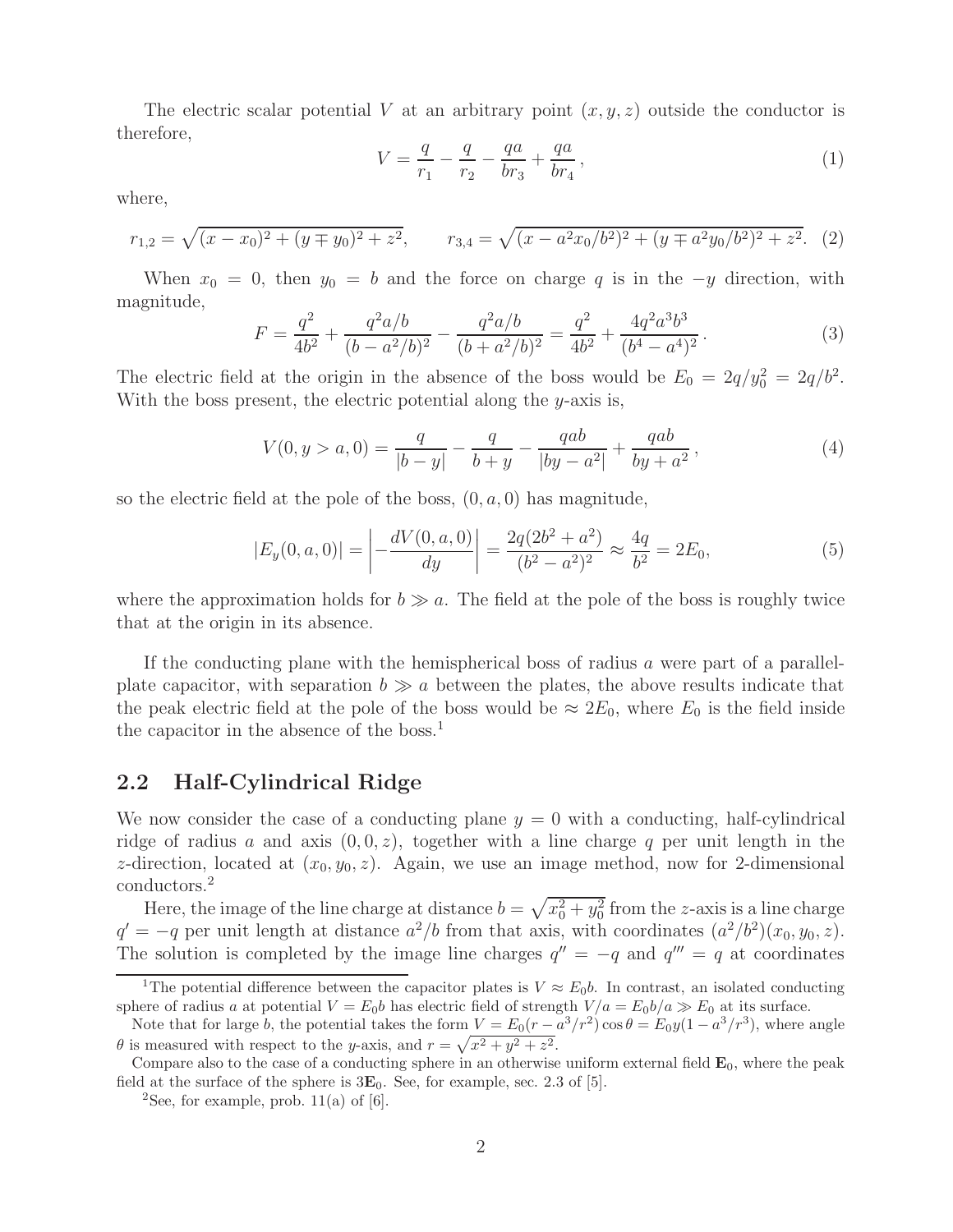$(x_0, -y_0, z)$  and  $(a^2/b^2)(x_0, -y_0, z)$ , respectively. The electric scalar potential *V* at an arbitrary point  $(x, y, z)$  outside the conductor is therefore (to within a constant),

$$
V = -2q(\ln r_1 - \ln r_2 - \ln r_3 + \ln r_4),\tag{6}
$$

where,

$$
r_{1,2} = \sqrt{(x - x_0)^2 + (y \mp y_0)^2}, \qquad r_{3,4} = \sqrt{(x - a^2 x_0/b^2)^2 + (y \mp a^2 y_0/b^2)^2}.
$$
 (7)

When  $x_0 = 0$ , then  $y_0 = b$  and the force per unit length on charge q (per unit length) is in the <sup>−</sup>*<sup>y</sup>* direction, with magnitude,

$$
F = \frac{q^2}{b} + \frac{2q^2b}{b^4 - a^4}.
$$
\n(8)

The electric field strength at the origin in the absence of the boss would be  $E_0 = 4q/y_0 =$  $4q/b$ . With the boss present, the electric potential in the plane  $x = 0$  is (to within a constant),

$$
V(0, y > a, z) = -2q \left[ \ln |b - y| - \ln |b + y| - \ln |by - a^2| + \ln |by + a^2| \right],
$$
 (9)

so the electric field long the peak of the ridge,  $(0, a, z)$  has magnitude,

$$
|E_y(0, a, 0)| = \left| -\frac{dV(0, a, z)}{dy} \right| = \frac{8qb}{b^2 - a^2} \approx \frac{8q}{b} = 2E_0,
$$
\n(10)

where the approximation holds for  $b \gg a$ . The peak field along the ridge is roughly twice that at the origin in its absence.

If the conducting plane with the half-cylindrical ridge of radius *a* were part of a parallelplate capacitor, with separation  $b \gg a$  between the plates, the above results indicate that the peak electric field at the pole of the boss would be  $\approx 2E_0$ , where  $E_0$  is the field inside the capacitor in the absence of the boss.<sup>3</sup>

### **References**

- [1] W. Thomson, *Geometrical Investigations with Reference to the Distribution of Electricity on Spherical Conductors*, Camb. Dublin Math. J. **3**, 141 (1848), http://kirkmcd.princeton.edu/examples/EM/thomson\_cdmj\_3\_131\_48.pdf
- [2] J.H. Jeans, *The Mathematical Theory of Electricity and Magnetism* (Cambridge U. Press, 1908), http://kirkmcd.princeton.edu/examples/EM/jeans\_electricity.pdf

<sup>&</sup>lt;sup>3</sup>The potential difference between the capacitor plates is  $V \approx E_0 b$ . In contrast, an isolated conducting cylinder of radius a at potential  $V = E_0 b$  (with  $V = 0$  at distance b from its axis) has charge  $Q =$  $E_0b/(2\ln b/a)$  per unit length, and electric field of strength  $2Q/a = E_0b/(a\ln b/a) \gg E_0$  at its surface.

Note that for large b, the potential takes the form  $V = E_0(r - a^2/r) \cos \theta = E_0 y(1 - a^2/r^2)$ , where angle  $\theta$  is measured with respect to the y-axis, and  $r = \sqrt{x^2 + y^2}$ . See prob. 5, p. 229 of [4].

Compare also to the case of a conducting cylinder in an otherwise uniform external field **E**0, where the peak field at the surface of the sphere is 2**E**0. See, for example, sec. 2.2 of [5].